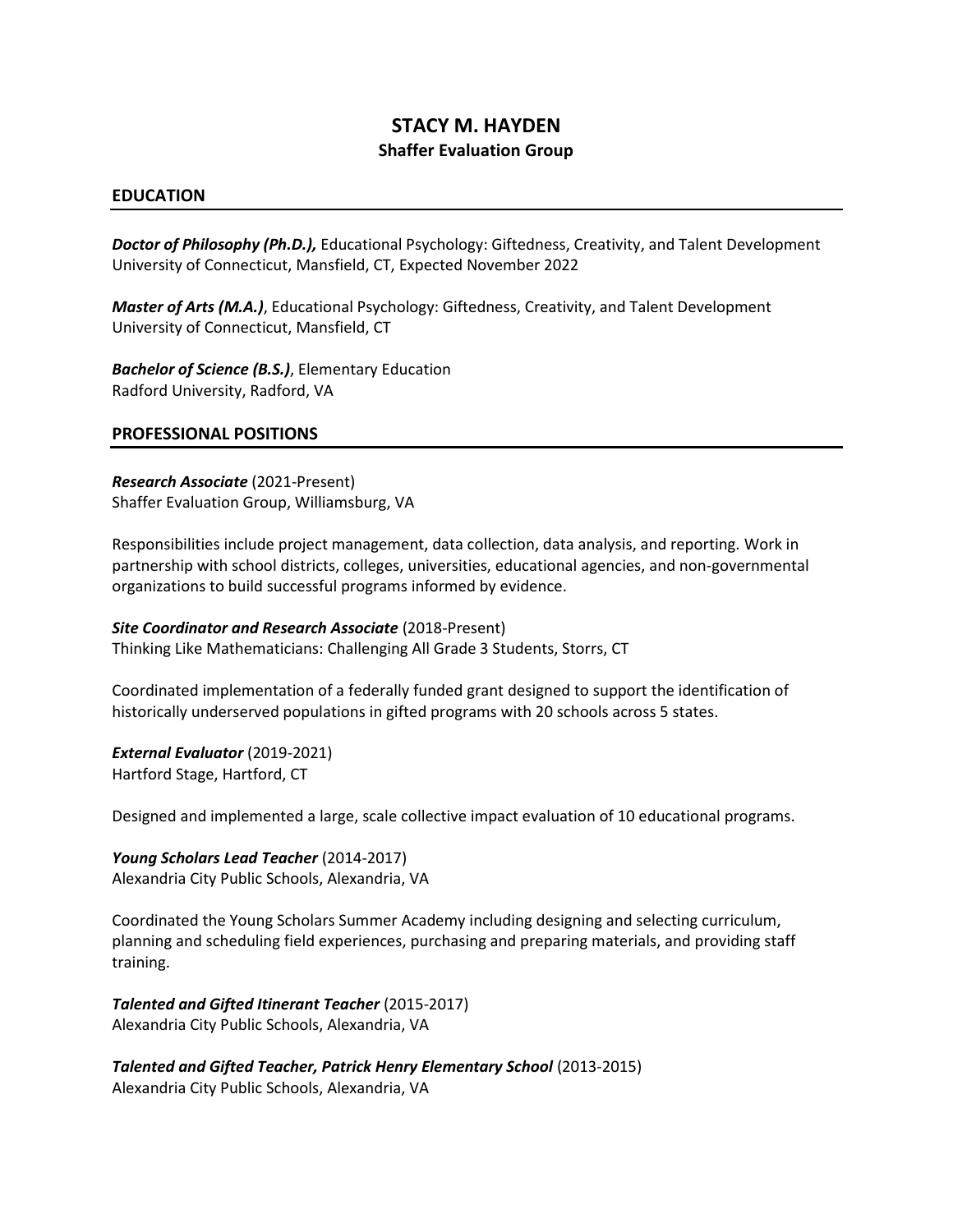## **SELECTED PUBLICATIONS**

- Casa, T. M., Gubbins, E. J., & Hayden, S. M. (2020). Support your child's mathematical thinking at home Parenting for High Potential.
- Gubbins, E. J., & Hayden, S. M. (2020). Professional development. In J. A. Plucker & C. M. Callahan (Eds.), Critical issues and practices in gifted education (3rd ed.). Prufrock Press.
- Little, C., & Hayden, S. M. (2020). Instructional strategies to support low income learners: The humanities. In P. Olszewski-Kubilius & T. Stambaugh (Eds.), Unlocking potential: Identifying and serving gifted students from low income households. Prufrock Press.
- Carpenter, A. Y., & Hayden, S. M. (2019). Roles in gifted education: A parent's guide. In K. Niles, J. Jolly, & T. F. Inman (Eds.), Success strategies for parenting gifted kids: Expert advice from the National Association for Gifted Children (pp. 299–306 ). Prufrock Press.
- Carpenter, A. Y., & Hayden, S. M. (2018). Roles in gifted education: A parent's guide. Parenting for High Potential, 7(3), 2–5.
- Hayden, S. M. (2016). Kyan, exemplar case study. In S. M. Reis, J. S. Renzulli, & D. E. Burns (Eds.), Curriculum compacting: An easy start to differentiating for high potential students (2nd ed., pp. 139–142). Prufrock Press.

### **SELECTED PRESENTATIONS**

- **Hayden, S. M.** (2020, November 5–8) *Getting started with curriculum compacting.* [Concurrent session]*.* 67th Annual Convention of the National Association for Gifted Children, Orlando, FL, United States.
- Bellara, A. P., Gubbins, E. J., **Hayden, S. M.,** & Montrosse-Moorhead, B. (2020, November 5–8) *Identifying and serving gifted students from underrepresented populations.* [Concurrent session]. 67th Annual Convention of the National Association for Gifted Children, Orlando, FL, United States.
- **Hayden, S. M.**, & Hernandez, B. (2020, October 27–30). *The experiences of novice evaluators in a collective impact evaluation: A collective autoethnography.* [Conference session cancelled]. 35th Annual Conference of the American Evaluation Association, Portland, Oregon, United States.
- Glaser, H. D., & **Hayden, S. M.** (2019, October 17–19). *Professional learning for equity? Examining practices in Virginia* [Conference session]*.* 40th bi-annual conference of the Virginia Association for the Gifted, Richmond, VA, United States.
- **Hayden, S. M.,** & Glaser, H. D. (2019, October 17–19). *Equity efforts in gifted education: Have they been successful?* [Conference session]. 40th bi-annual conference of the Virginia Association for the Gifted, Richmond, VA, United States.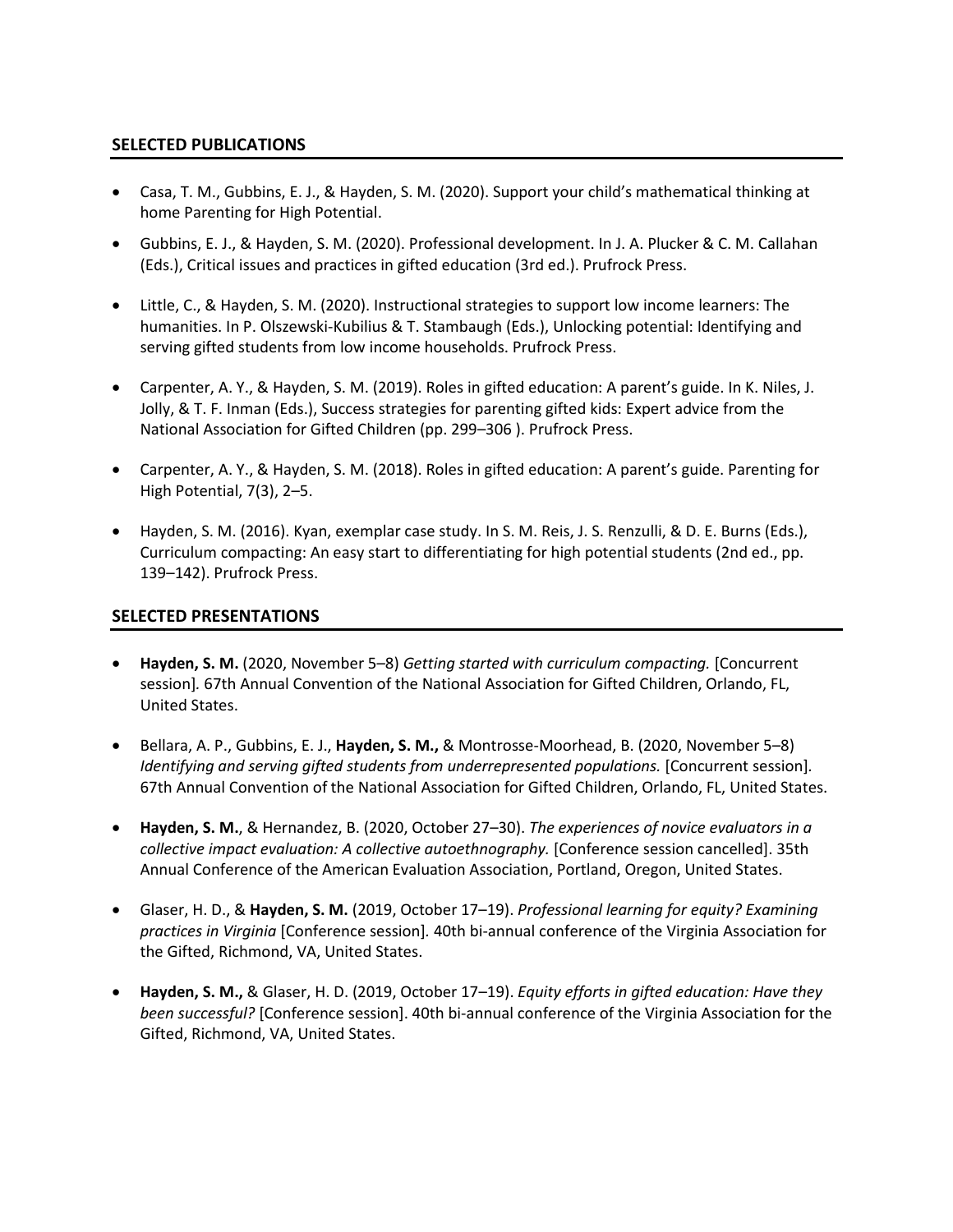- Miller, K., & **Hayden, S. M.** (2019, October 17–19). *Curriculum compacting: An easy start to differentiation* [Conference session]. 40th bi-annual conference of the Virginia Association for the Gifted, Richmond, VA, United States.
- **Hayden, S. M.,** & Miller, K. (2019, October 17–19). *The implementation of the young scholars model in a small, diverse school district: Reflections on the first five years* [Conference session]. 40th biannual conference of the Virginia Association for the Gifted, Richmond, VA, United States.
- **Hayden, S. M.** (2019, July 7–12). *Talking technology* [Evening forum]. 42nd annual Confratute, Storrs, CT, United States.
- **Hayden, S. M.,** & Miller, K. (2019, March 7–8). *How did they do that?: The adoption of the young scholars model in a small school district* [Conference session]. William & Mary national curriculum network conference 2019, Williamsburg, VA, United States.
- **Hayden, S. M.** (2018, July 8–13). *Talking tech* [Evening forum]. 41st annual Confratute, Storrs, CT, United States.
- **Hayden, S. M.** (2018, May 10). *The attitudes toward academic risk-taking instrument* [Poster presentation]. 8th annual Center for Behavioral Education & Research graduate research symposium, Storrs, CT, United States.
- **Hayden, S. M.** (2018, March 23–24). *Tech roulette* [Conference session]. 27th annual conference of the New Jersey Association for Gifted Children, West Windsor, NJ, United States.
- **Hayden, S. M.,** Lower, A., & Miller, K. (2017, November 9–12). *One step towards equity: The adoption of the young scholars model in a small, diverse school district* [Poster presentation]*.* 64th annual convention of the National Association for Gifted Children, Charlotte, NC, United States.

# **CERTIFICATIONS**

- Program Evaluation, University of Connecticut, 2020
- Gifted Education, The College of William and Mary, 2015
- Virginia Elementary Education K-6 Teaching License
- Virginia Gifted Education Endorsement

# **LEADERSHIP & SERVICE ACTIVITIES**

- Member, Development Committee (2021-Present), National Association for Gifted Children
- Program Co-Chair, Special Populations Network (2021-Present), National Association for Gifted Children
- Reviewer (2020), Theory and Practice in Rural Education
- Proposal Reviewer, Graduate Students & New Evaluators Topical Interest Group (2020), American Evaluation Association